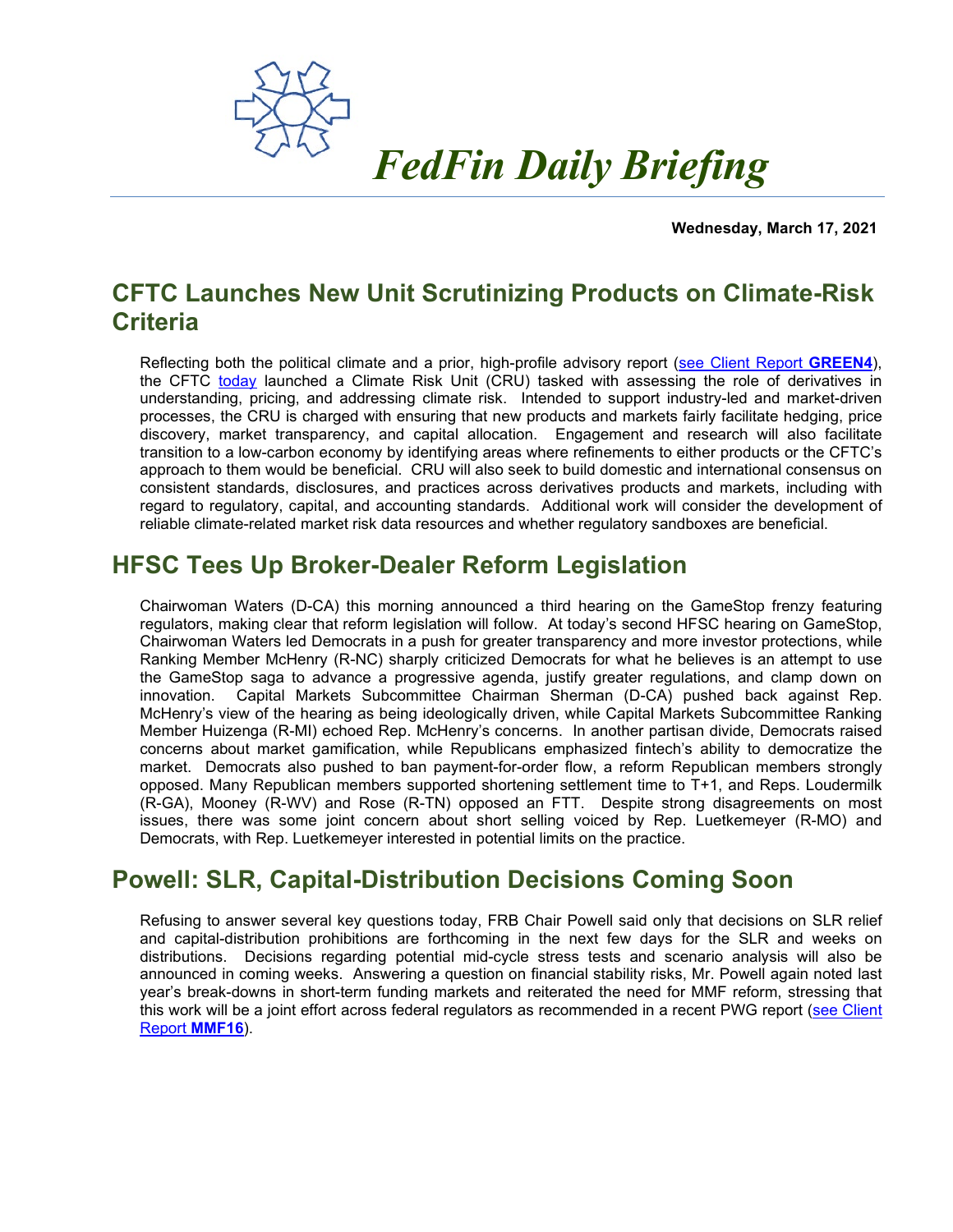## **Recent Files Available for Downloading**

The following reports and analyses have been sent to retainer clients recently. Copies are also available to retainer clients on the Archives section of Federal Financial Analytics' website: [www.fedfin.com](http://www.fedfin.com/) or clients may obtain the reports/analyses by e-mailing [info@fedfin.com](mailto:info@fedfin.com) giving the requested item name, firm, and e-mail address. To learn more about *GSE Activity Reports*, click [here.](https://fedfin.com/gse-activity-report/)

- **[GSE-031721:](https://fedfin.com/wp-content/uploads/2021/03/GSE-031721.pdf)** As our in-depth report makes clear, the Senate Banking (and Housing!) Committee's hearing yesterday showed the wide partisan chasm between what Democrats and Republicans want of the GSEs.
- **[MORTGAGE119:](https://fedfin.com/wp-content/uploads/2021/03/MORTGAGE119.pdf)** Reflecting Chairman Brown's (D-OH) prioritization of the "housing" jurisdiction under Senate Banking, the panel's hearing today addressed not only GSE reform, but a sweeping range of rental and affordable-housing considerations in concert with lending discrimination and housing finance.
- **[UDAP7:](https://fedfin.com/wp-content/uploads/2021/03/UDAP7.pdf)** Continuing the quick reversal of numerous Trump-era policies, the CFPB has ended a controversial policy statement providing consumer-finance companies with considerable protection from assertions of abusive acts or practices.
- **[GSE-031621:](https://fedfin.com/wp-content/uploads/2021/03/GSE-031621.pdf)** A new [FEDS Note](https://www.federalreserve.gov/econres/notes/feds-notes/why-is-the-default-rate-so-low-20210304.htm) unpacks the unprecedented patterns of mortgage default risk during the pandemic to find that unemployment will tell the default tale.
- **REFORM202:** At a wide-ranging hearing, HFSC today launched its inquiry into racial equity in the financial system. Democrats offered a sweeping array of solutions, with witnesses alleging discrimination in lending and the failure of the banking system for people of color.
- **[GSE-031021:](https://fedfin.com/wp-content/uploads/2021/03/GSE-031021.pdf)** As previously [noted,](https://fedfin.com/wp-content/uploads/2021/02/Daily022321.pdf) the CFPB has decided to restore the DTI-based QM along with the patch without withdrawing its price-based QM or the seasoning rule, essentially allowing mortgage lenders to do pretty much anything and sell as much of their volume as Fannie and Freddie will bear.
- **[INVESTRO16:](https://fedfin.com/wp-content/uploads/2021/03/INVESTOR16.pdf)** While Senate Banking's GameStop hearing today continued many of the partisan battles fought when HFSC held its [first hearing](https://fedfin.com/wp-content/uploads/2021/02/Daily021821.pdf) on the matter, at least one area of consensus emerged today: the need to decrease settlement times.
- **[REFORM201:](https://fedfin.com/wp-content/uploads/2021/03/REFORM201.pdf)** Although today's Senate Banking hearing on Wall Street's role was poorly attended, it nonetheless captures the theme Chairman Brown (D-OH) intends to guide his work this Congressional session: "Wall Street" incentives adversely affect equity, equality, economic growth, and social welfare and thus require structural, sweeping reform.
- **[INVESTOR15:](https://fedfin.com/wp-content/uploads/2021/03/INVESTOR15.pdf)** The Senate Banking Committee today took up two of the more contentious nominations so far to come its way: those for Gary Gensler to chair the Securities and Exchange Commission and for Rohit Chopra to head the CFPB.
- **► [GSE-030221:](https://fedfin.com/wp-content/uploads/2021/03/GSE-030221.pdf)** Critics of FHFA policy are finding still more affordable-housing ammunition to add to their anti-PSPA armament.
- **[GSE-022521:](https://fedfin.com/wp-content/uploads/2021/02/GSE-022521.pdf)** In a [new paper,](https://www.brookings.edu/wp-content/uploads/2021/02/20210219_CRM_CalhounRanieri_FINAL.pdf) Lew Ranieri, who needs no introduction, and Mike Calhoun of the Center for Responsible Lending float an important new idea along the way to turning the GSEs into the [utilities](https://fedfin.com/wp-content/uploads/2021/02/GSE-012221.pdf) presaged by actions under the Trump Administration to recast the conservatorship.